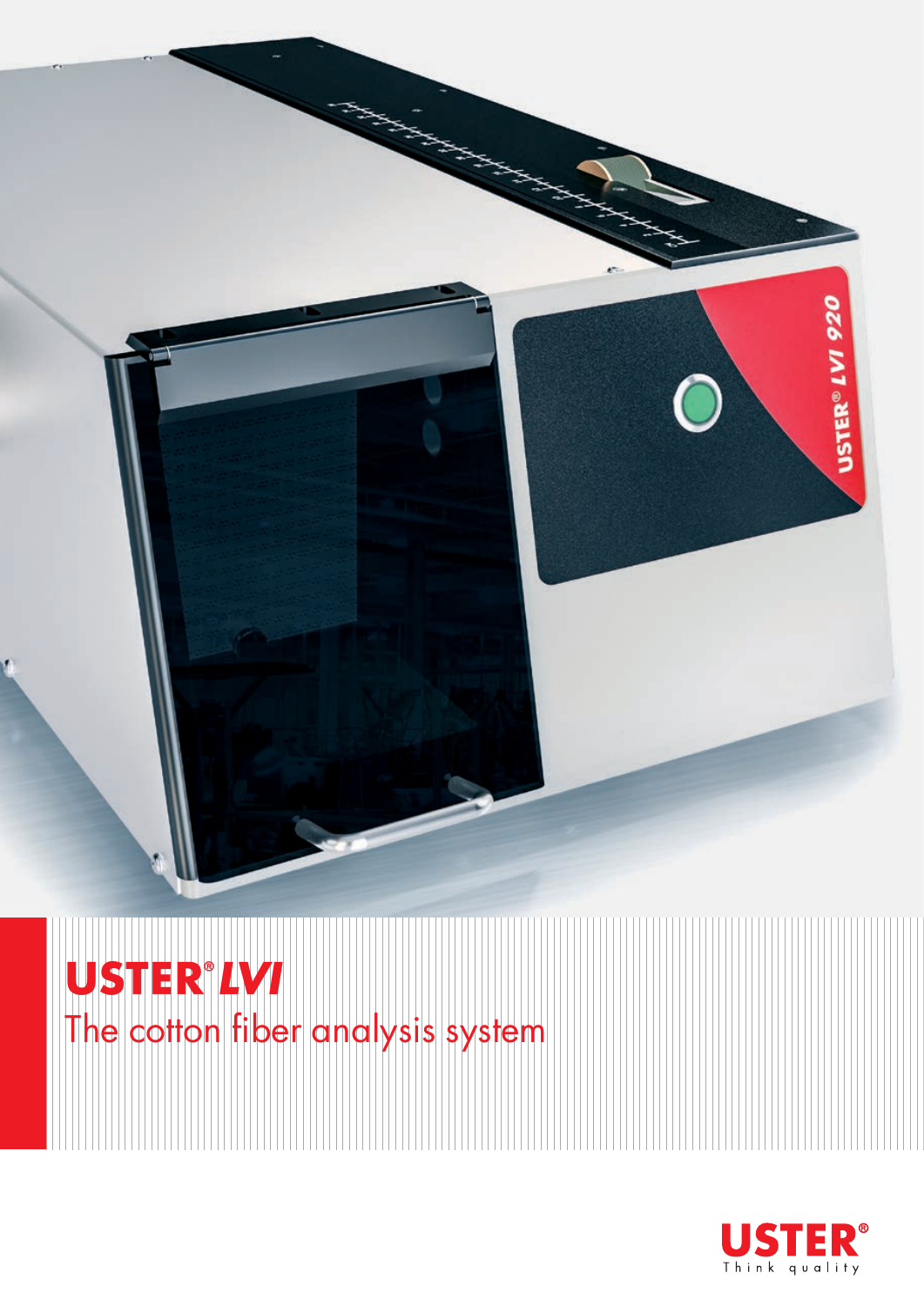### Low-Volume Instruments: Accurate cotton fiber testing on a budget

## USTER® *LVI*: Individual solutions for specific applications

Cotton fiber quality has an impact on both spinning performance and yarn quality. USTER<sup>®</sup> *LVI* testing helps a cotton spinner to store and sort incoming cotton bales, based on the quality of the raw fiber. The results can be used for objective evaluation of incoming bales at the spinning mill to guide decisions about further processing.

- Reliable performance, using standard measurement technology
- Simple, manual operation
- Data management tool for combining test results of individual USTER® *LVI* systems







### USTER® *LVI 920*

Neps in yarn and fabric are among the most common defects in cotton textiles. Neps can be created as early as the harvesting of cotton, and can persist throughout spinning mill processing. Knowing the nep level in raw cotton and during processing allows these defects to be minimized. USTER® *LVI 920* provides:

- Nep count and size
- Critical nep size based on yarn count
- Analysis of cotton bales, mat materials, slivers
- Traceable measurements to AFIS

### USTER® *LVI 930*

Cotton fiber length was one of the first parameters to be tested with modern instruments. It helps determine the value of a cotton bale, as well as its application use in a spinning mill. USTER® *LVI 930* provides:

- Length and length uniformity
- Short fiber content (bale/mat materials only)
- Analysis of cotton bales, mat materials, sliver
- Traceable measurements to HVI

### USTER® *LVI 960*

The color of cotton fiber and the trash content in a cotton bale are important measures of the value of a cotton bale and the processability of the cotton. USTER® *LVI 960* provides:

- Color Rd, +b, color grade
- Trash % area, count
- USDA Color Grade Chart
- Analysis of cotton bales, mat materials
- Traceable measurements to HVI

### USTER® *LVI 940*

This software package for the LVI family has a user-friendly interface for set-up, operating, and consolidating data from every test, for each of the LVI test units. Each unit can be connected to one host computer with the USTER® *LVI 940* software installed. USTER® *LVI 940* provides:

- Simple navigation
- Real-time test results
- Reports package for summarizing, comparing results
- Data storage for later recall and reports

#### Reports package for easy data review

The USTER® *LVI 940* has many report options, with different views of the data, which are useful to both management and technical staff. Provided are:

- Summary report
- Histogram reports
- Efficiency reports
- Control charts
- Long-term trend report
- Critical nep size report
- Color chart plot report

### USTER® *LVI 975*

Micronaire control of every cotton bale is essential to the homogeneity of the blend. Using micronaire values to establish bale laydowns will eliminate or reduce costly rejects from fabric barré faults. Low micronaire may also cause neps resulting in defects in yarn and fabric. USTER® *LVI 975* provides:

- Micronaire
- Analysis of cotton bales, mat materials
- Traceable measurements to HVI

Success or failure in yarn production depends mainly on the quality, price, and availability of raw cotton. The fact that raw material is by far the largest cost factor in the spinning mill should be motive enough to test incoming cotton bales accurately and reproducibly. For these reasons, USTER® *LVI* Low-Volume Instruments are the perfect low cost solution.

- Affordable, stand-alone measurement of the key fiber properties for cotton trading and mill processing
- Computer with simple user interface for operation, calibration, data storage and reports
- Traceability of the relevant measurements to USTER® *HVI* and USTER® *AFIS*